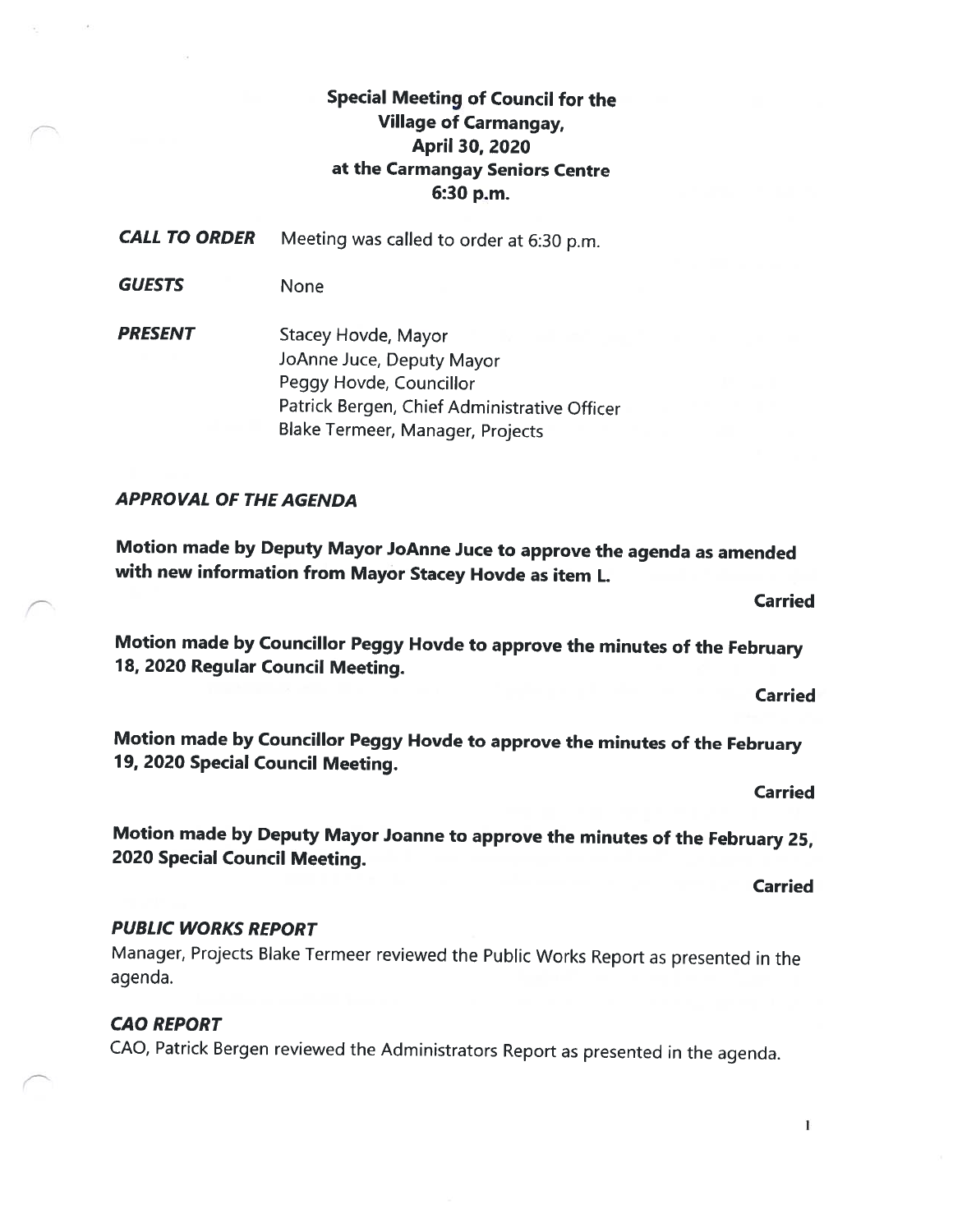Motion by Deputy Mayor Joanne Juce to accep<sup>t</sup> the Public Works and CAO reports.

**CORRESPONDENCE** 

There was 1 letter from <sup>a</sup> resident that was read into the audio recording.

#### FINANCIAL REPORT

CAD Patrick Bergen reviewed the Financial Report as presented in the agenda.

#### Motion by Councilor Peggy Hovde to accep<sup>t</sup> the Financial Report

#### NEW BUSINESS

A. COVID-19 Update Motion made by Deputy Mayor Joanne Juce to accep<sup>t</sup> the COVID-79 update as information.

B. Coronavirus Policy Motion made by Mayor Stacy Hovde to accep<sup>t</sup> the Coronavirus Policy.

C. Doctor Retention Motion made by Councilor Peggy Hovde to table to the Doctor Retention Agreement.

Carried

D. Fire Services Agreement Update Motion made by Mayor Stacy Hovde to instruct the CAO to advise Vulcan County that the proposed Fire Services Agreement annual rate increase from \$9,000 to \$25,309 is too high and to counter offer a 1 year rate of \$15,000.

**Carried** 

**Carried** 

Carried

Carried

Carried

E. 2020 Final Operational Budget Motion made by Mayor Stacey Hovde to accep<sup>t</sup> the Final 2020 Operational Budget.

Carried

2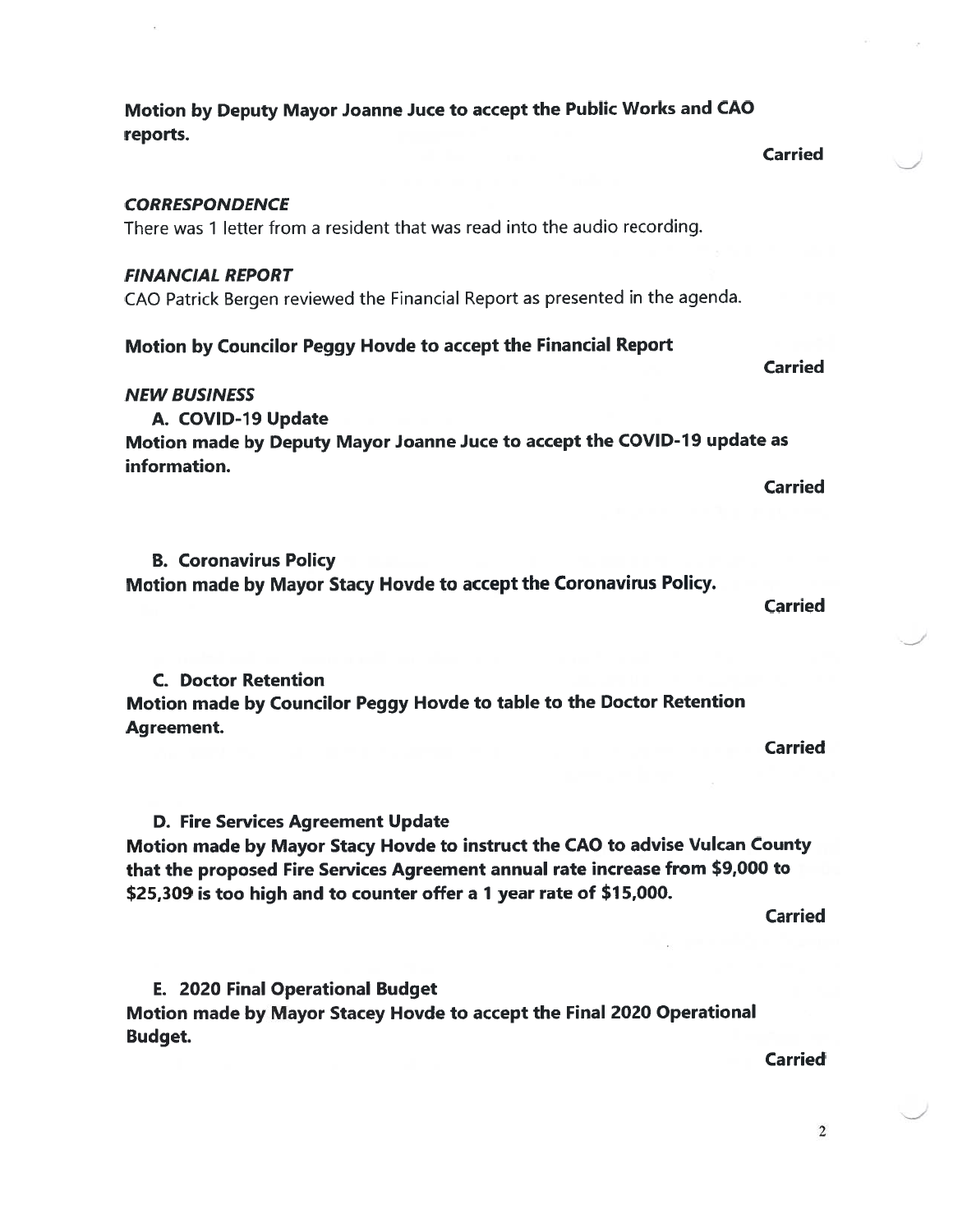3

#### F. Capital Budget Update

Motion made by Deputy Mayor Joanne Juce to accept the Capital Budget update as information.

Carried

#### G. Solar Farm

Motion made by Councilor Peggy Hovde to proceed with the solar park project for an amount up to \$380,000.

Motion made by Mayor Stacey Hovde to use up to \$150,000 from the \$200,000 line of credit to initiate the solar park project as interim financing.

**Carried** 

Carried

Motion made by Deputy Mayor Joanne Juce to direct the CAO to seek 15-year financing to pay the cost of the solar project in the amount of \$234,080 and to bring <sup>a</sup> borrowing bylaw in support of the financing to <sup>a</sup> future Council meeting for Council consideration.

H. Green Light Bylaw Motion made by Mayor Stacey Hovde to pass first reading of Bylaw 2020-02 Flashing Green Light Use.

Motion made by Deputy Mayor Joanne Juce to pass second reading of Bylaw 2020-02 Flashing Green Light Use.

Carried

Carried

Motion made by Councilor Peggy Hovde for permission for third reading of Bylaw 2020-02 Flashing Green Light Use.

Carried Unanamously

Motion made by Mayor Stacey Hovde to pass third reading of Bylaw 2020-02 Flashing Green Light Use.

Carried

#### Carried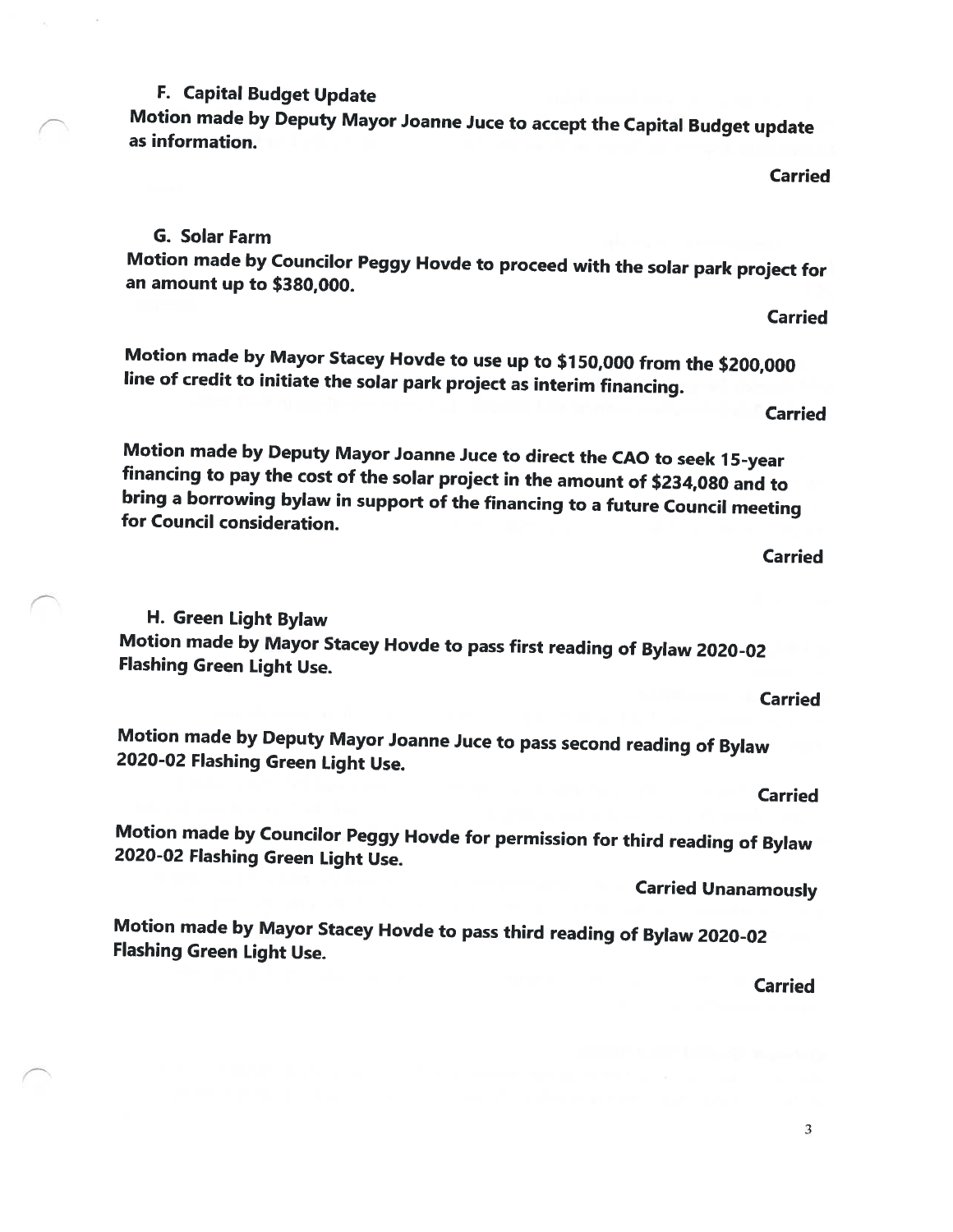#### I. Community Standards Bylaw

Motion made by Councilor Peggy Hovde to to pass the 3rd reading of Bylaw <sup>788</sup> Community Standards Bylaw with an amendment to allow only <sup>1</sup> unlicensed vehicle.

Carried

#### J. Community Clean Up

Motion made by Councilor Peggy Hovde to delay the Community Cleanup for 2020.

Carried

#### K. Action List

## CAO Patrick Bergen Advised that the Action List will be split between Public Works and the Administration reports and brought to future meetings in that form.

#### L. Village Bistro

Mayor Stacey Hovde advised that <sup>a</sup> new restaurant and convenience store will be constructed in the coming weeks to be located just adjacent to the library and across the street from the Village office and Post Office.

#### REPORTS

#### a) ORRSC

No Meeting

#### b) Marquis Foundation

<sup>A</sup> virtual meeting was held recently, without much success. There were technical challenges.

The Peter Dawson Lodge residents remain healthy and well cared for. There were <sup>a</sup> couple of health scares, and some testing, but no sign of Covid-19. Some residents have been resisting the social isolation measures, but overall things are going smoothly.

There have been staffing issues, requiring some changes, but the new CAO is doing <sup>a</sup> goo<sup>d</sup> job managing these. We still do not have <sup>a</sup> signed contract for the new CAO some negotiations have to be finalized.

Due to all the changes and new manager, the Marquis requisition for this year will remain the same as last year.

#### c) Vulcan District Solid Waste

Mayor Stacey Hovde had an in person meeting of the Vulcan District Waste Commission at the Champion Hall which was able to be held while adhering to social distancing.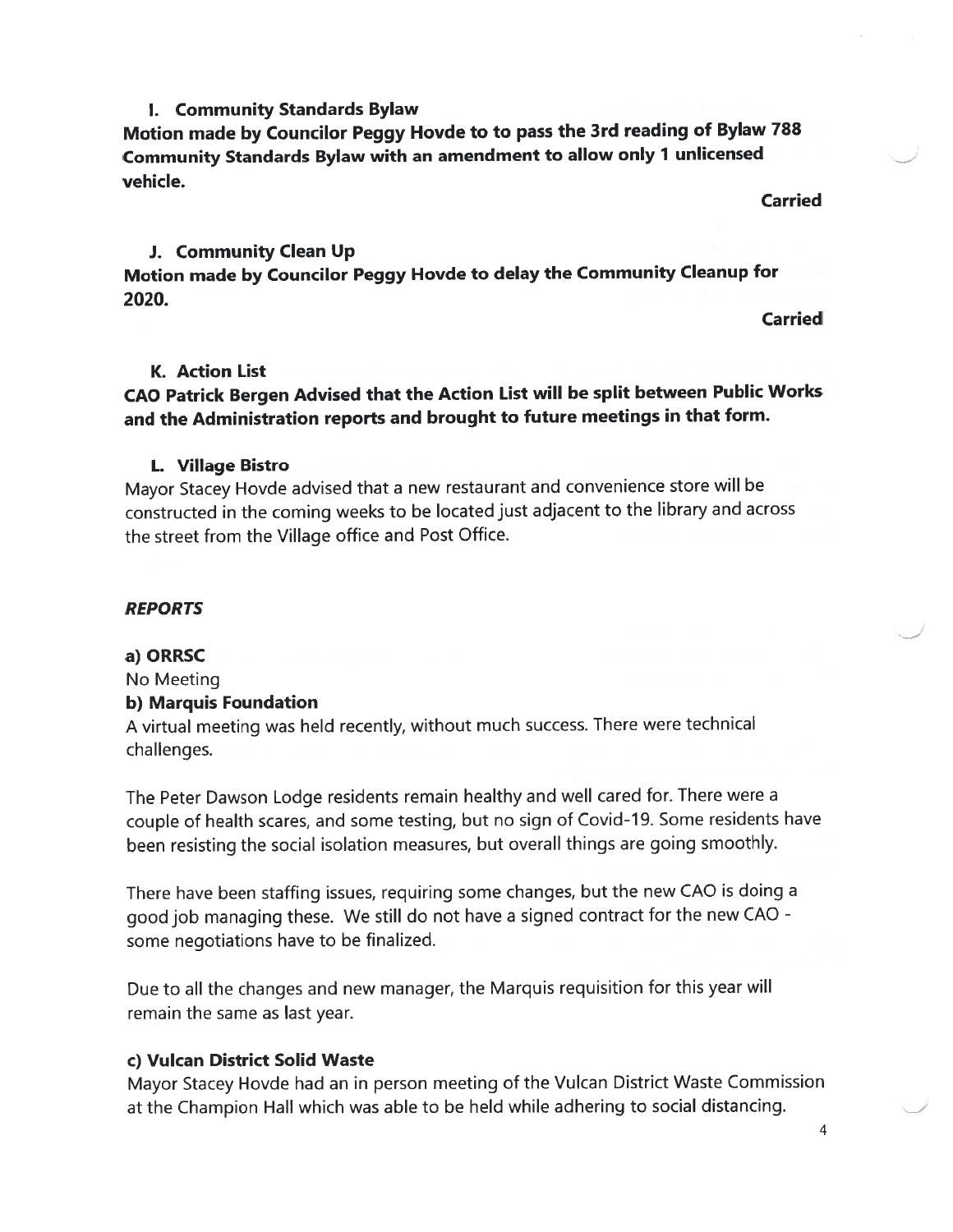# d) Carmangay & District Library Board

No Meeting

#### e) FCSS

FCSS remains open during the pandemic, while carefully following all protocols for social distancing, disinfecting, etc. Income tax support for Seniors is being done in an isolated area that is meticulously cleaned after each visitor. Plastic shields are being used to protect both staff and clients.

FCSS is also doing all kinds of support for the community at large. People are being called, asked if they need any kind of assistance, and told about the available services, so they know they can get help if they need it. Many people are unaware of the FCSS services in Vulcan County and are very happy to get <sup>a</sup> phone call. Also, Family Care packages are being delivered in <sup>a</sup> safe manner to many households. These packages include things like activities and games for children, and coupons for local businesses that are still open in Vulcan.

An unforeseen bonus is the huge increase in donations to the Food Band and FCSS. The Food Bank is extremely busy, and demand for hampers is <sup>10</sup> times more than last year.

#### f) SouthGrow

No Meeting

# g) Twin Valley Regional Water Services Commission

Mayor Stacey Hovde had <sup>a</sup> meeting of the TVRWC where they returned the water rates from the increase to 1.80 per cubic metre back to 1.75. The Carmangay rates have remained at 1.75.

# h) Mayors and Reeves of Southern Alberta

No Meeting

#### j) Chinook Arch

<sup>A</sup> virtual meeting was held. Aside from the many challenges that have come with Covid 19, especially library closures and inability to continue with programming, all is well financially and operationally at this time. Chinook Arch continues to support their member libraries how and where they can.

# Motion made by Deputy Mayor Joanne Juce to go into closed session at 8:50 p.m. Carried